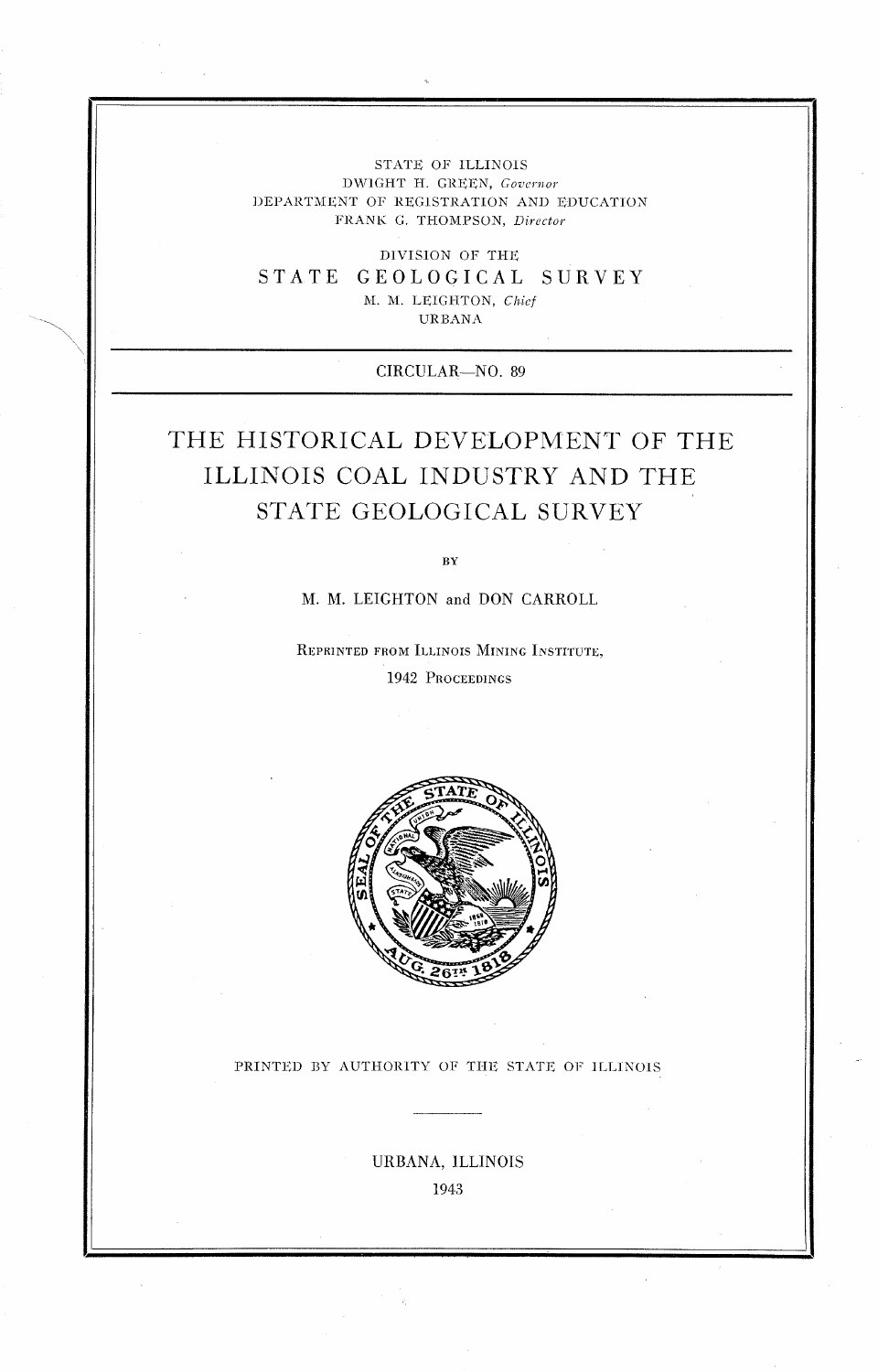## *ILLINOIS MINING INSTITUTE*

## THE HISTORICAL DEVELOPMENT OF THE ILLINOIS COAL INDUSTRY AND THE STATE GEOLOGICAL SURVEY \*

## By M. M. LEIGHTON and DON CARROLL State Geological Survey, Urbana, Ill.

Coal mining in Illinois, as a commercial enterprise, dates back to the year 1810, when a drift mine was opened in the bluff bordering the Big Muddy River, several miles below Murphysboro. That pioneer mining locality, known as Mount Carbon, was developed for the purpose of recovering and marketing an excellent grade of blacksmith coal, from a bed that later generations of coal men were to discover was superior in quality to any others occurring in Illinois.

This first mining venture was initiated 137 years after the white man made his first discovery of coal in North America-a discovery that is now definitely credited to Pere Marquette who, in 1673, noted and recorded the presence of an outcropping coal bed near the site of the present town of Utica, in La Salle County, Illinois.

There is no record of any supplementary coal mining activity in lllinois until the year 1830, when a St. Clair County blacksmith began mining the Belleville bed, opposite St. Louis. Apparently a number of' drift mines were in operation in that vicinity no more than a year later, for coal was being sold in St. Louis in 1831 at a top price of  $12\frac{1}{2}$  cents per bushel. Considerable amounts of coal were undoubtedly being mined by that time in various other parts of the State, although no production figures were collected by the government until  $1833$ . In that year, 6,000 tons were hauled to St. Louis from the Belleville district alone. The U. S. Census Report for 1840 took notice of production in 19 separate counties in Illinois, which produced a grand total of approximately 17,000 tons.

By this time, governmental authorities had begun to take notice of the new science of geology, and the potential value of geological studies for locating and mapping mineral resources. The Federal Land Office, in 1839, commissioned Dr. David Dale Owen to conduct geological studies over a large area of the Middle West-in Ohio, Indiana, Kentucky, western Tennessee, Illinois, Iowa, Missouri, and southern Wisconsin. He and his associates made a systematic study of this large area, and their first report, with maps, was published in 1844. Other reports and maps were published by Owen up to 1852. The studies supplied the first relatively accurate geological information regarding the central interior coal fields, and attracted considerable interest.

Governor French, in a message to the Illinois legislature on January 7, 1851, recommended legislation to establish a geological survey in

<sup>\*</sup> Special acknowledgement is made for source material published in "A Compilation of the Reports<br>of the Mining Industry of Illinois," 1931; by John G. Milhouse, Director, Department of Mines<br>and Minerals.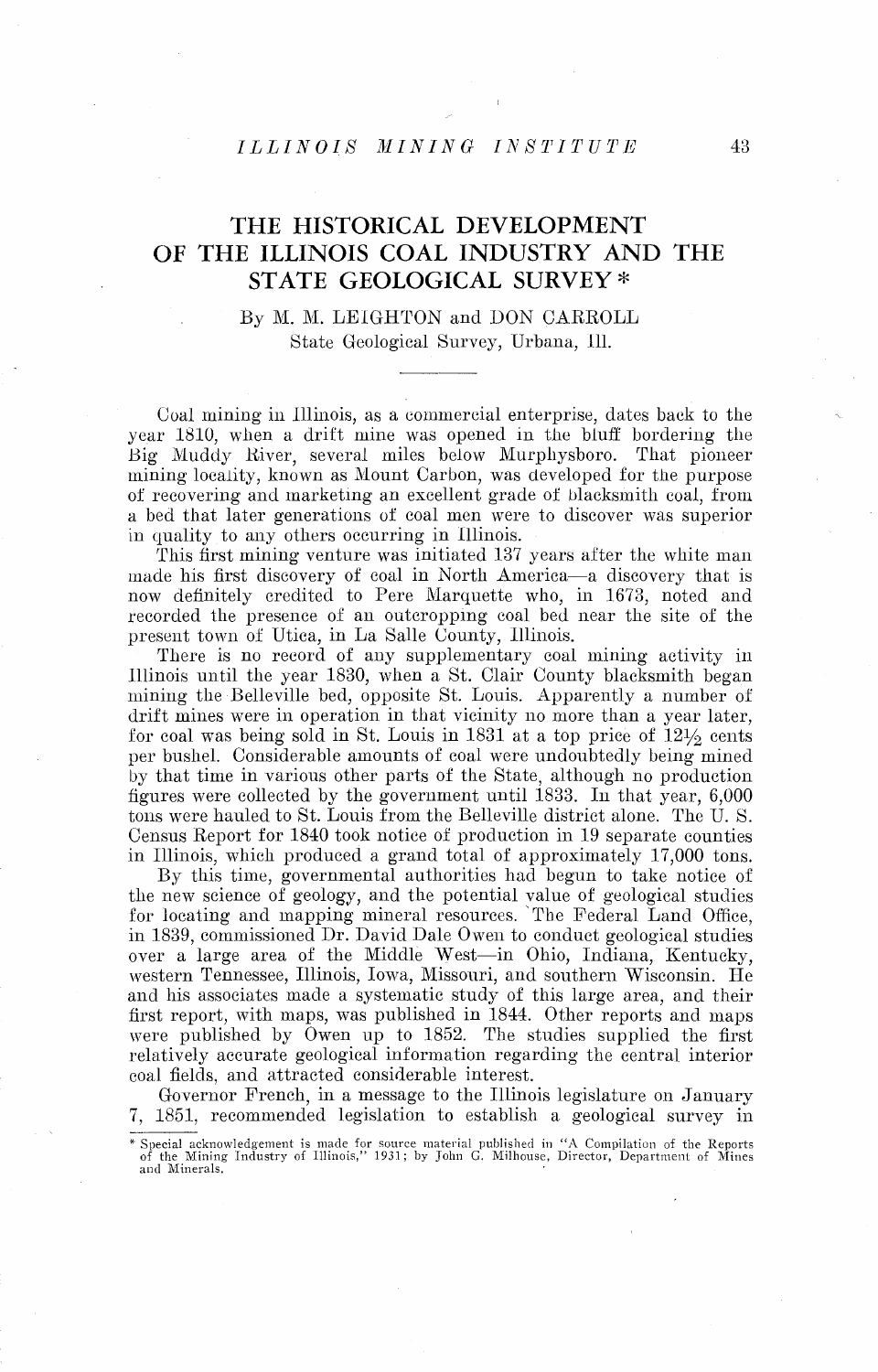

The first geological map of the north central states, published by Dr. David Dale Owen in 1844,<br>shows in general the location and extent of the eastern interior coal field, and the areal geology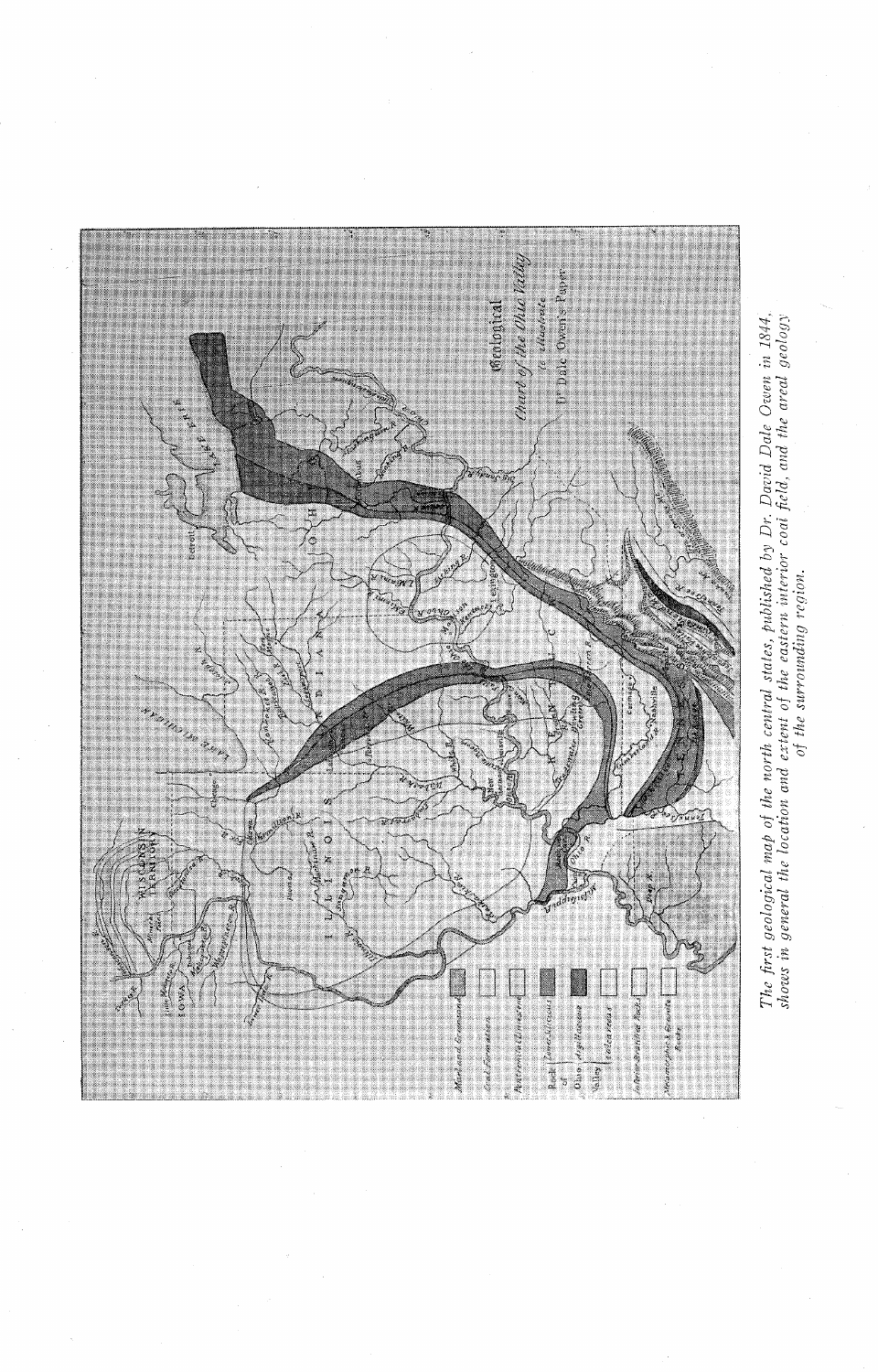Illinois. "We have unmistaken evidence," he said, "that this state is scarcely excelled in the extent of her mineral riches, and all that seems wanting to render them richly productive is to point attention to them. As some considerable time will be required for a careful and minute geological survey of the whole state, I would respectfully suggest whether its importance would not justify a limited appropriation, to be followed by others thereafter, as the results and prospects of success might render desirable."

A few weeks later a bill was introduced and passed, providing for the appointment of a geologist and outlining his duties. Dr. J. G. Norwood was appointed State Geologist, and began his work in October, 1851. He continued to serve until 1858 but, except for a small, approximately accurate geological map of the state, prepared very little material for publication. His sole contribution in the way of a published report was a brochure of less than 100 pages—mostly coal analyses and diagrams of local geological sections.

In the meantime, the coal industry was expanding rapidly in Illinois, in harmony with the rapid construction of railroads. Before 1850 there were but 59 miles of railroad lines in the State. Ten years later 2,781 miles of track had been completed and was in use. Coal production in Illinois increased from  $260,000$  tons in 1849, to  $728,400$  tons in 1860, and reached the million-ton mark by 1864.

The rapid growth of mining activity, and the need for authoritative geological data to guide development, made necessary the continuation of a geological survey. Consequenlly, Norwood was succeeded as State Geologist by Ah. Amos H. Worthen, who assumed office in March, 1858, and immediately began to carry out the ambitions program of preparing separate detailed reports on the geology and mineral resources of each county in the State. Because of his wide acquaintance and scientific prestige, he was able to secure the services of a number of well trained assistants, and the work went forward rapidly.

Field work was carried on for 12 years until appropriations were discontinued. Funds were provided, however, for the preparation and printing of reports until 1875, by which time reports had been published for all but one county. The eight large volumes ultimately published by Worthen represent a prodigious accomplishment, and these reports are even yet regarded as excellent reference works among American geological literature. Among pioneer geologists, Dr. Worthen was indeed outstanding.

In this period, during and following the Civil War, considerable progress was made in developing our coal resources, and even in making use of machinery in mining operations, since the steam engine was then finding universal application. Some noted Illinois mining districts had their beginning between 1860 and 1890, particularly those that are removed from river transportation facilities. The building of the railroads made this "inland" development possible.

In 1865 coal was found in the digging of a wcll in Will County. This discovery began mining in the Wilmington district, and operations were soon under way there on a large scale. The Vermilion County field was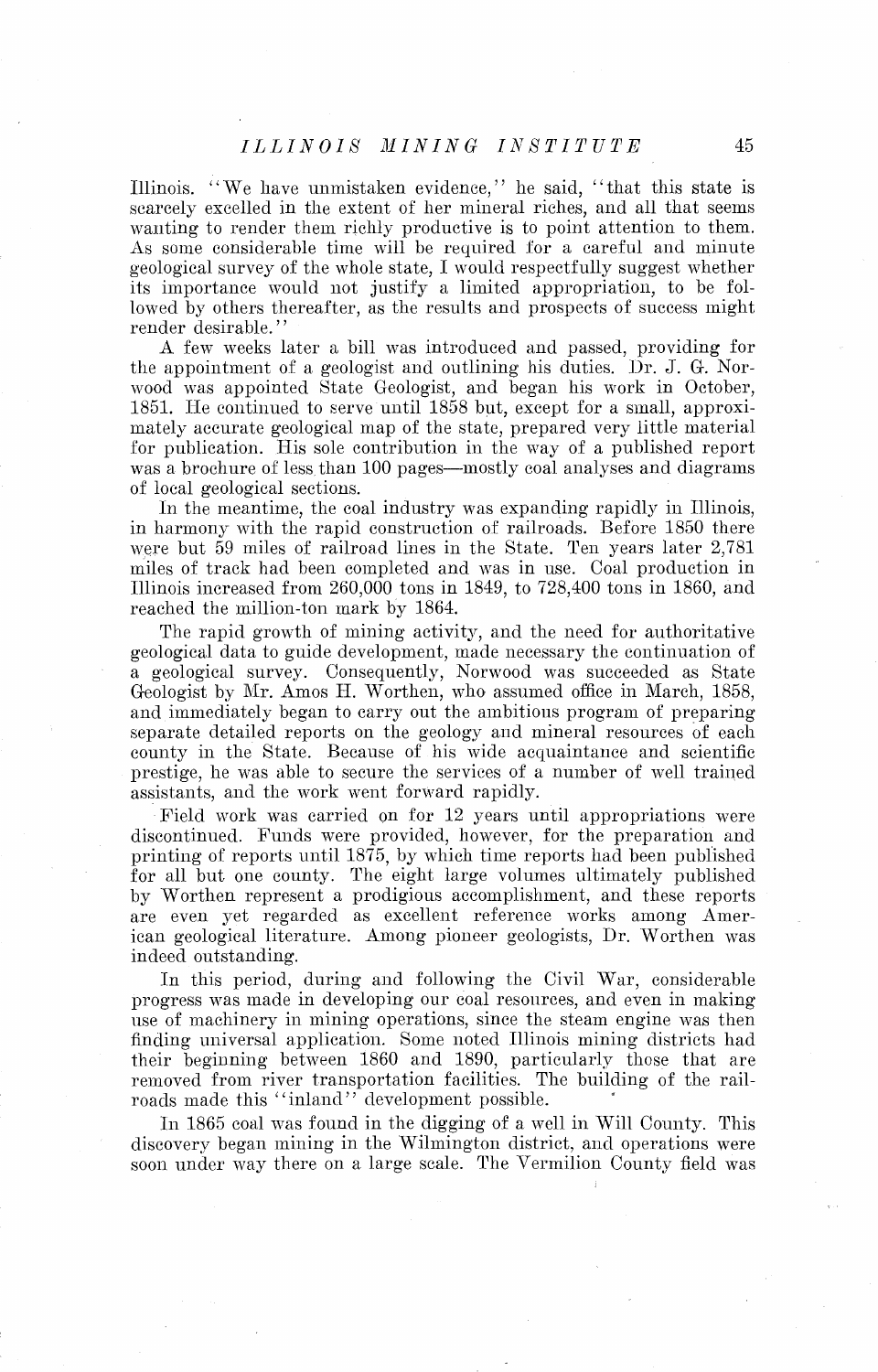opened in 1866, along Grape Creek. The first miue there was a stripping operation. By 1870, commercial coal mining was under way in 37 counties, and the State produced 2,624,163 tons that year. Nearly a third of this total was produced in St. Clair County. Will, Vermilion, Rock Island, Perry, Madison, La Salle, and Jackson counties led the rest of the list. There was as yet no mining in Franklin, Jefferson, or Saline counties, and only minor activity in Williamson County. The Grundy County deposits were opened on a commercial scale in 1874. In 1880 the production of coal in Illinois amounted to some six million tons, produced in 46 counties.

Operators began making yearly reports to the State in 1882. In that year there were  $\bar{7}04$  mines reporting, of which 207 were "steam shafts," 140 "horse power shafts,"  $9$  were classified as "steam slopes or shafts." and 329 as "other slopes or drifts." Employees numbered 20,300 and the capacity of the mines was rated at about two times the production figure of that year.

The State Coal Report for 1883 contains the first recorded notice of mine improvements, giving specific mention of the enforcement of mining laws pertaining to ventilation and the construction of escapement shafts. During that year, 42 mines completed escapement shafts, and others were in process of construction. The report notes a general disposition to comply with the law. By the end of 1886, there were 310 mines in the State with escapement shafts, and ventilating fans had been installed in 152 of them. The law also required certain safety precautions, such as means of signalling between top and bottom, safety catches and guides on cages, brakes on drums, etc. These requirements were generally met,

The first mention of the use of screens at Illinois mines is to be found in the "Platform and Constitution of the Re-organized Miners of St. Clair and Adjoining Counties," which was published in the Belleville Democrat in August, 1875. In this interesting document, the miners specified that "That no coal shall have a screen to exceed one inch between the bars  $\dots$ ," and "That we demand three cents per bushel for mining, and will take no less." Again, in the Coal Report for 1886, it was reported that screens were in use at 218 mines, and that 80 per cent of the product was screened before being sold. It was stated that "much the largest number of screens have a space between the bars of seven-eighths of an inch, with an average area of sixty square feet. This is regarded as a standard screen, and is used by all of the larger companies."

In 1888 the Coal Report gave, for the first time, figures on the use of undercutting machines, noting their use in 38 mines-approximately one-eighth of the mines then in operation. In 1887 the first electric mine locomotive was completed and put into service under ground. This was of the "Pioneer" type. In 1891 the "Terrapin Back" type was placed in service, to be displaced by the predecessor of the modern locomotive in 1895 and later. In 1900 there were seven mines using motor haulage. Other methods of haulage that year were : Cable (27 mincs), horse and mule (512 mines), and hand (374 mines).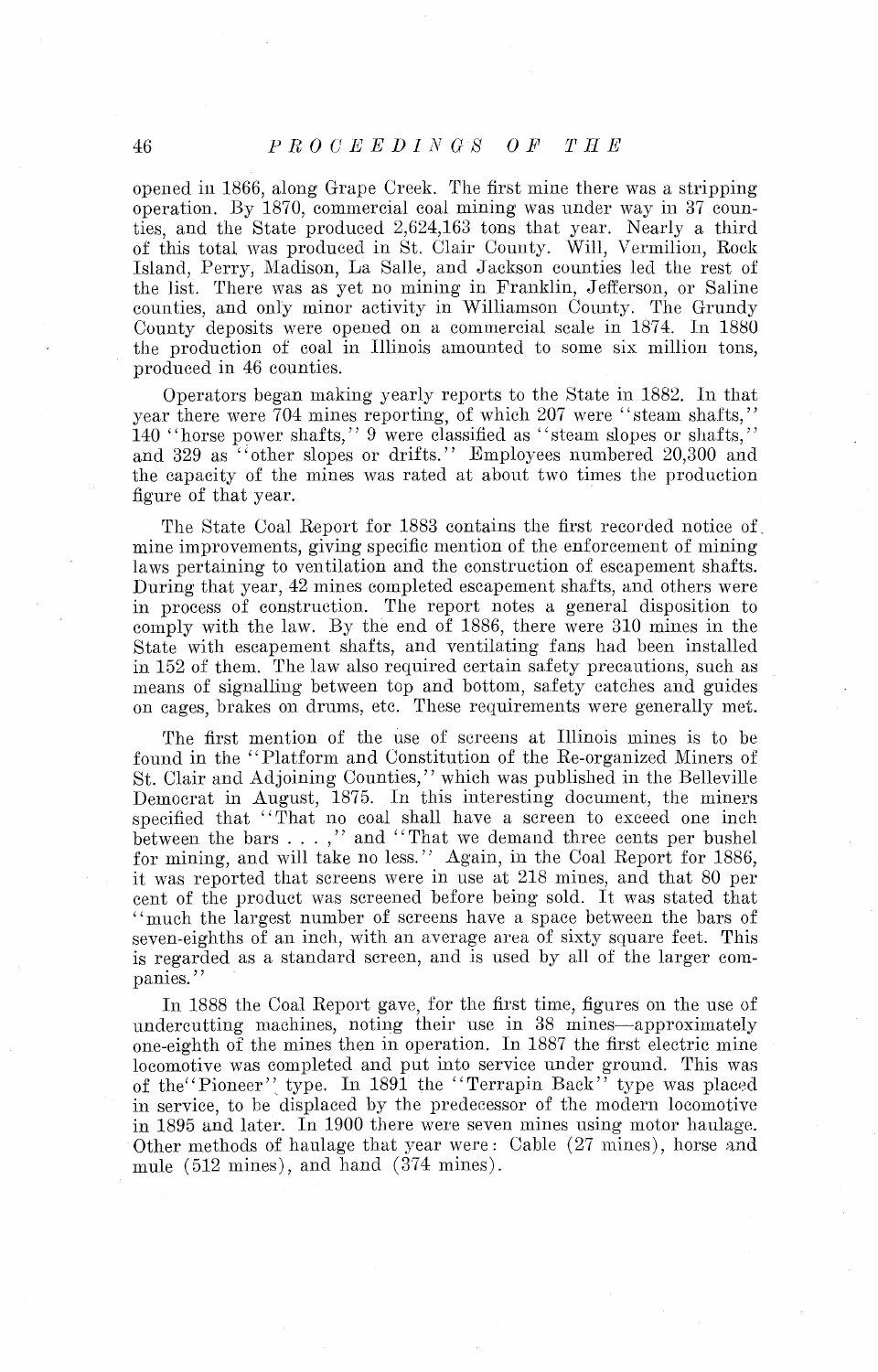Before 1923 very little progress had been made in mechanical loading practice, and in that year no more than two million tons were thus handled in the entire United States. Rapid application of this method took place in the following years, though, and a 70 per cent increase was recorded by 1925. The first record of the use of these machines in Illinois mines appears in the Coal Report for 1927, when 129 of them were in operation in 21 mines, loading 1,657,858 tons. A year later there were  $992$  machines in use here in 51 separate mines, and they handled 6,742,-154 tons of coal. In 1930 there were 2,238 loading machines in use in the State, and they handled more than half of the  $45,776,272$  tons mined that year in Illinois shaft mines.

Strip mining, which began in lllinois with the opening of the Grape Creek district, in 1866, has been continuous ever since. With the invention and spectacular improvement of stripping equipment, coal beds lying as much as 60 feet below cover can now be mined by this method in competition with shaft mines. Not until 1923, however, did strip-coal mining in Illinois reach the million-ton mark.

During the 30-year period between 1875 and 1905, there was no geological survey organization in Illinois. IIad there been one, it would have been of great aid to the mineral industries of the State, at a time of rapid industrial expansion. So evident was the need for such an organization that a number of prominent Illinoians formed an influential group to bring about its re-establishment, due mostly to the efforts of Mr. A. Bement, Consulting Engineer, of Chicago, who also sponsored a petition which the Western Society of Engineers prepared at a special meeting in February of 1905, calling for the establishment of a State Geological Survey, and pointing out the need for such an organization. The petition was widely circulated throughout the State.

The public-spirited men comprising the committee included professional geologists, such as Professors T. C. Chamberlin and R. D. Salisbury of the University of' Chicago, l'rofessor U. S. Grant of Northwestern University, and Dr. J. A. Udden of Augustana College, Rock Island. Engineers, such as A. Bement and his associates in the Western Society of Engineers, and coal operators led by Francis Peabody, Carl Scholz and others, felt that the mineral industries definitely needed the foundation that only a well-rounded-out geological survey could supply. All these men believed, as has since proved to be the case, that the consequent value to industry would repay many times the necessary expenditure of public funds for the public welfare. It was felt that Illinois should regain its former leadership in the study of fundamental geology and the application of the knowledge thus gained to education and industry alike.

The movement was enthusiastically backed by Governor Charles S. Deneen and President Edmund James, of the University of Illinois, and in 1905 the General Assembly passed an act to establish the present State Geological Survey. Its duties were defined in the act, and funds were appropriated for investigations and publications. Tts control and supervision were placed in the hands of a commission comprised of the Governor, the President of the University, and Professor Chamberlin,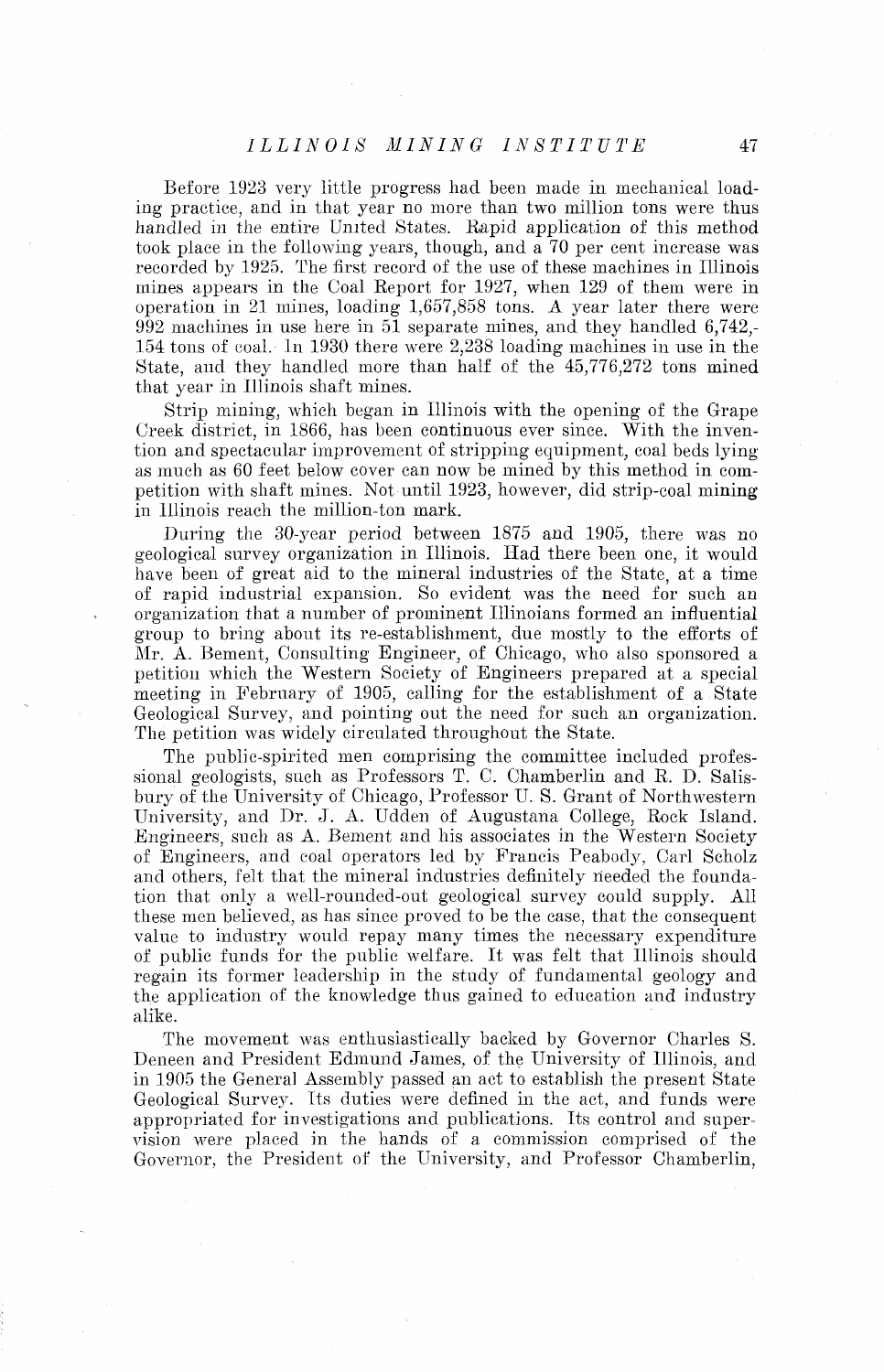who was doubtless the outstanding geologist of the time. In September of that year the commission chose Dr. H. Foster Bain as Director of the Survey, and he began his work a few weeks later. Highly-trained scientists were secured to make up his staff, and the new Survey immediately inaugurated a sound program of investigations, concentrating its efforts, for the most part, on coal and clay studies.

Close relations were established with the Engineering Experiment Station of the University, at that time under the direction of Professor L. P. Breckenridge. Dr. Edward Bartow, then Director of the State Water Survey, was equally cooperative, as were many other members of the University faculty. The new organization was especially fortunate in having available the services and counsel of Professor S. W. Parr, whose fame as a leading figure in coal research remains undimined. His wide knowledge of coal, his devotion to research, his sound judgment and fine character made him a valued consultant in the work of the Geological Survey over a period of more than two decades.

The coal industry was expanding rapidly and many problems required investigation and solution. Consequently Dr. Bain directed most of the efforts of the Geological Survey toward stndies of the stratigraphy of the "Coal Measures" rocks, the distribution and correlation of the commercial coal beds, the collection of data relating to their origin ancl mode of deposition, as well as their relationships to associated strata, and studies of the composition and uses of the various coals of the State.

In cooperation with the Engineering Experiment Station, the U. S. Geological Survey and Bureau of Mines, and the Stute Department of Atinex in Springfield, together with various coal companies and mining men, a number of interesting and important technological studies were undertaken. Dr. J. J. Rutledge of the Maryland Department of Mines, and Tom Moses, who later became officially connected with the U.S. Steel Corporation, both spent much time sampling coal beds for the Survey. W. L. Abbott, of the Commonwealth Edison Company, personally studied spontaneous combustion and weathering of coal in storage piles. J. A. I3olmes, George S. Rice, and other pioneer safety men of the Bureau of Mines, gave their counsel and established at the University the first Mine Rescue Training Station outside 01 Pittsburgh.

When Dr. Bain withdrew from the direction of the Geological Survey in 1909, he had in only four years set it on a wise and comprehensive course which it has since followed. He had also established fine relations with State officials and members of the legislature, with educational leaders, technical societies, and with responsible and forward-looking men in the mineral industries. He was succeeded by Frank W. DeWolf, who remained at the head of the Survey until 1923.

Soon after DeWolf took over the administration of the Survey, the inadequate space that had been assigned to it in the Chemistry Building was vacated in favor of more commodious quarters in the adjacent Natural History Building. In 1916, upon the completion of the Ceramics Building, the Survey moved to still larger quarters there, where headquarters were maintained for approximately  $25$  years.

During the period of DeWolf's term as Chief of the Survey, a notable list of coal studies were carried through to completion, and many con-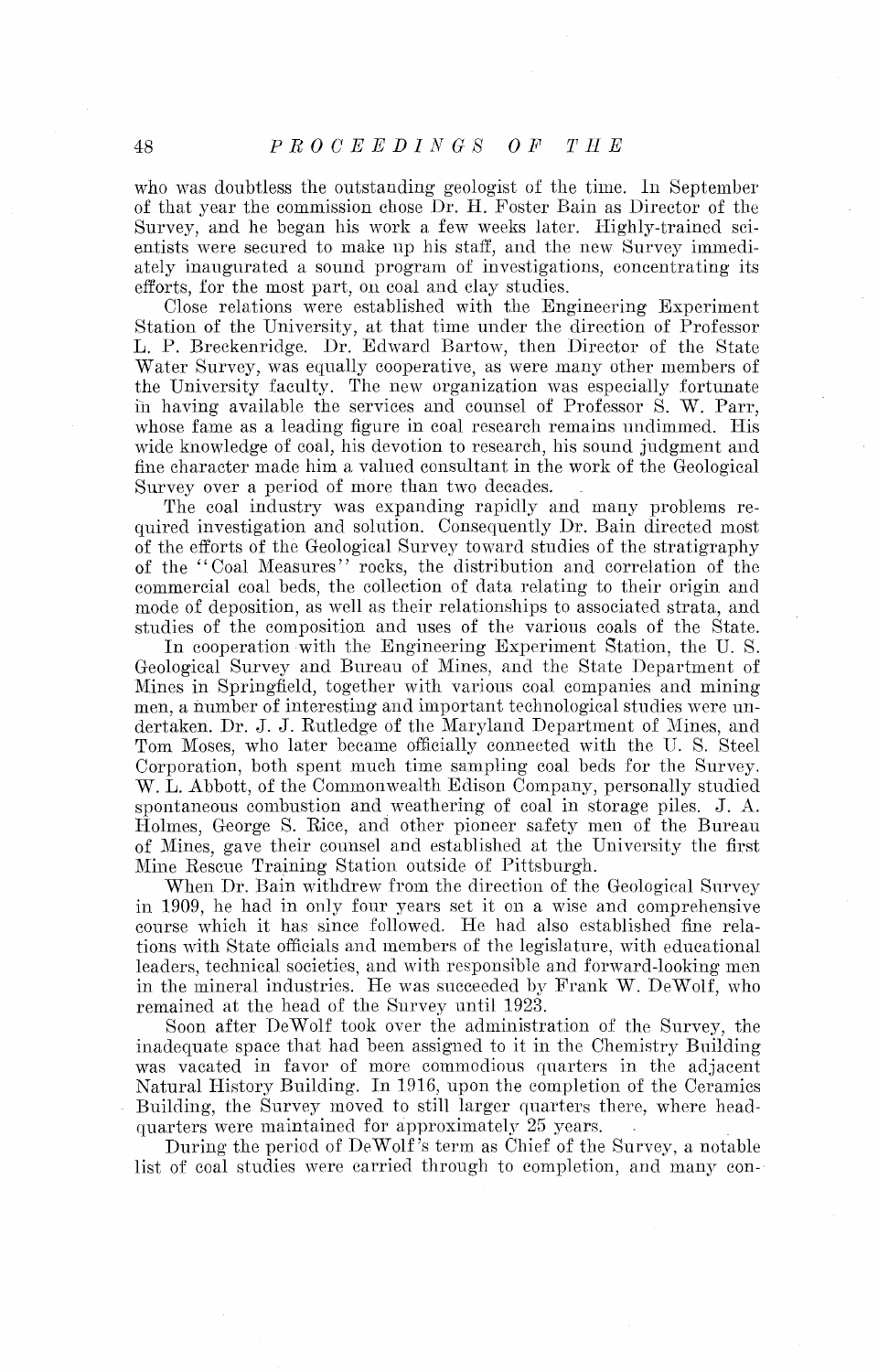## ILLINOIS MINING INSTITUTE

tinuous research projects were begun. Since the "Coal Measures" cover about three-fourths of the State, and our coal beds represent by far the most important mineral resource, the study of the coals was naturally emphasized. The detailed surveys in southern Illinois, begun in 1906, were continued under the direction of George B. Ashley of the U. S. Geological Survey. David White, also of the U. S. Geological Survey, had by this time made considerable progress in his studies of the plant fossils of the Illinois "Coal Measures" strata, and had fixed the top of the Pottsville formation, as well as determining that our widespread coal No. 6 lies at or near the horizon of the Freeport coals of Pennsylvania, near the top of the Allegheny formation. Thus, the lllinois seclion was now approximately correlated with that of the East.

This work, and other coal investigations that were outlined under Dr. Bain's administration, were extended in larger quantity and more broadly under DeWolf. This program consisted of the routine collection and study of innumerable drill records from the mining companies, the geological mapping of quadrangles in various mining districts, and the mapping of the extent of the coal beds and their structural features. In this early work, the State men engaged included G. H. Cady, T. E. Savage, J. A. Udden, Jon Udden, and E. F. Lines. Federal men assigned to cooperate with the State under supervision of George H. Ashley, and later of David White, included E. W. Shaw, Henry Hinds, and Wallace Lee. During this period the assistance of Mr. A. Bement, Consulting Engineer of Chicago, was particularly helpful.

These activities increased with the establishment of the Illinois Mining Investigation under a cooperative agreement with the Department of Mining Engineering of the University and the U.S. Bureau of Mines. The legislature made special appropriations for work of the State agencies, and the Federal Department made substantial allotments. As a result, a group of geologists, mining engineers, and chemists carried on a systematic investigation which lasted some ten years and resulted in many fine researches and publications. This work was based on topographic maps, where possible, but could not await their slow preparation, and therefore land maps were compiled for the entire coal field, in various units. The results included an inventory of coal resources, studies of mining practices with special reference to safety and efficiency, and determination of chemical and physical characteristics as affecting usability of Illinois coal for ordinary purposes, and for coking and for gas manufacture. During this period, especially close cooperation was extended by University representatives, including Professor Sloek of the Department of Mining Engineering, Professor Parr of the Department of Applied Chemistry, and Dean Richards of the Engineering Experiment Station, as well as with Joseph A. Holmes and  $\bar{V}$ an H. Manning, directors of the U.S. Bureau of Mines, and with officers and inspectors of the State Mining Department. The notable series of publications included 17 bulletins by the Survey, 15 by the Engineering Experiment Station, and 9 bulletins and 7 technical papers by the U. S. Bureau of Mines. The Survey employees chiefly engaged in this work were F. H. Kay, Assistant State Geologist, in charge; K. D. White, G. H. Cady,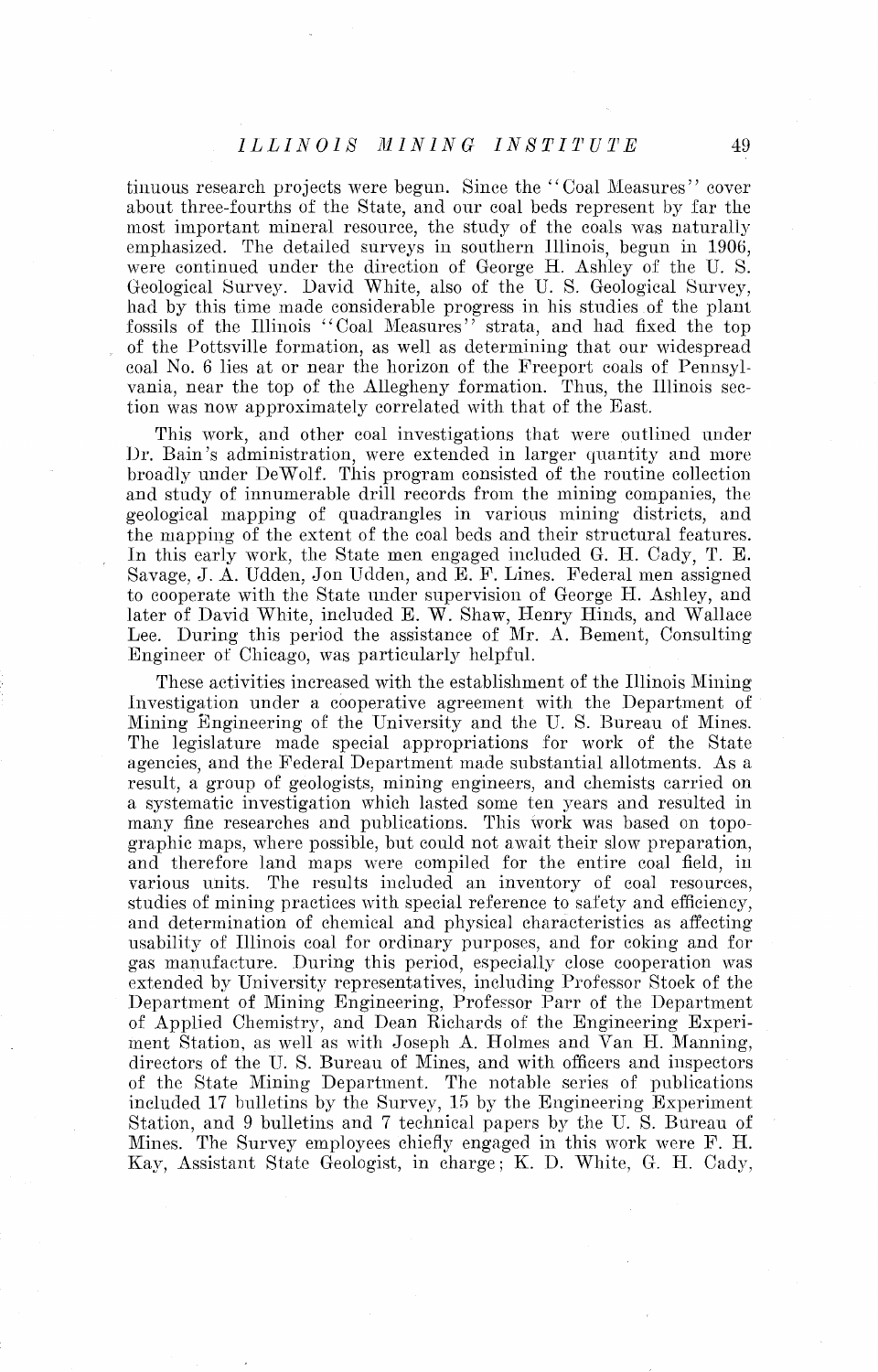#### $P R O C E E D I N G S O F$  $T$   $H$   $E$

geologists; L. E. Young, mining engineer; J. M. Lindgren, chemist; W. A. Dunkley, chemist and gas engineer. In all of the Survey's coal investigations, it had the support and cooperation of the officers and members of the coal operators' associations, and of the mining engineers and of fuel and gas experts in company employ. The contribution to the knowledge of Illinois coals, to their safe and effective mining and preparation, and their improved utilization was of considerable industrial importance to the State.



*Three men have headed the State Geological Survey since it was established in 1905. Dr. H. Foster Bain (center) served from 1905 to 1909. Professor Frank W. De Wolf (left) succeeded Bain and held the office until 1923. Since that date Dr. M. M. Leighton (right)* has been chief, and can look back on two decades of accomplishment.

In 1923, Dr. M. M. Leighton became Chief of the Geological Survey. Under his direction it has expanded greatly in personnel, physical plant, facilities for research, and concept of maximum service to the State. His sponsorship of this program has made the Illinois Geological Survey outstanding in its field and has won the support of the mineral industries.

In 1930 the Geological Survey celebrated its 25th anniversary with **a**  program that attracted a large attendance of geologists, and coal and other mineral specialists from many states. The program emphasized not only what had been accomplished in the preceding quarter-century, but what should be done in the future. This meeting inspired the formation of the Illinois Mineral Industries Committee, state-wide in scope and embracing the interests of the mineral industries, scientific organizations, engineering and business interests. Its first chairman was the late Joseph D. Zook, who at that time was president of the Mining Institute. Througli his influence the Institute transmitted to State officials a resolution requesting expansion of the research program of the Geological Survey. T. J. Thomas later served in a like capacity as chairman of the Mineral Industries Committee. The enthusiastic interest and aid of W. D. Jenkins and Glenn A. Shafer are also gratefully acknowledged as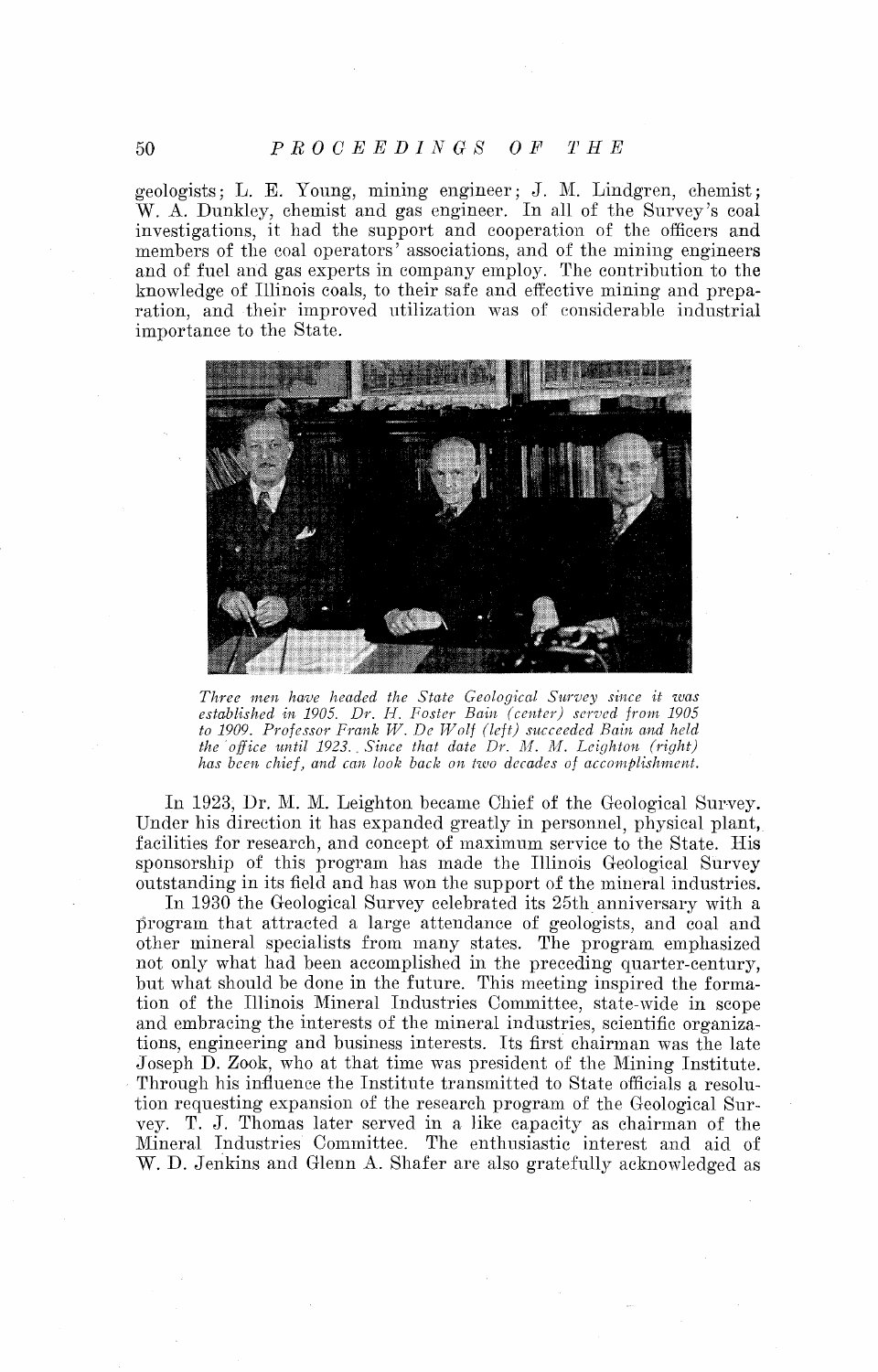MINING INSTITUTE  $ILLINOIS$ 



Headquarters of the State Geological Survey are located in the new Natural Resources Building, on the south campus of the University of Illinois, Urbana.

especially outstanding, as well as many other individual members of the Mining Institute. From the deliberations of these men there developed a broad realization of the true importance of the mineral resources of Illinois. As a result, a broad, long-term program of mineral research, was planned and inaugurated within a few months. A number of specialists were appointed to the Survey staff, and the new program was given a trial in temporary "pilot plant" quarters provided by the University.

By 1937 the wisdom of carrying on this expanded program of mineral research had become unquestionably established, and appropriations were made by the General Assembly, with Governor Horner's approval, to provide adequate facilities and permanent new quarters for the continuation of the work.

The new Natural Resources Building was completed in the summer of 1940, with spacious offices and service rooms, and ideally designed laboratories that have been equipped with up-to-the-minute apparatus and facilities for an intensive and flexible program of research along many lines—in subsurface studies, in chemical analysis and research, in physics and engineering, in x-ray, spectographic and microscopic investigations, in mineral separation, beneficiation and utilization, and in mineral economics.

A supplementary building, the Geological Survey Research Laboratory, was also constructed in 1940 and 1941, alongside the new University Power Plant. This smaller building was planned to provide quarters for investigations requiring large-size equipment or equipment that needs to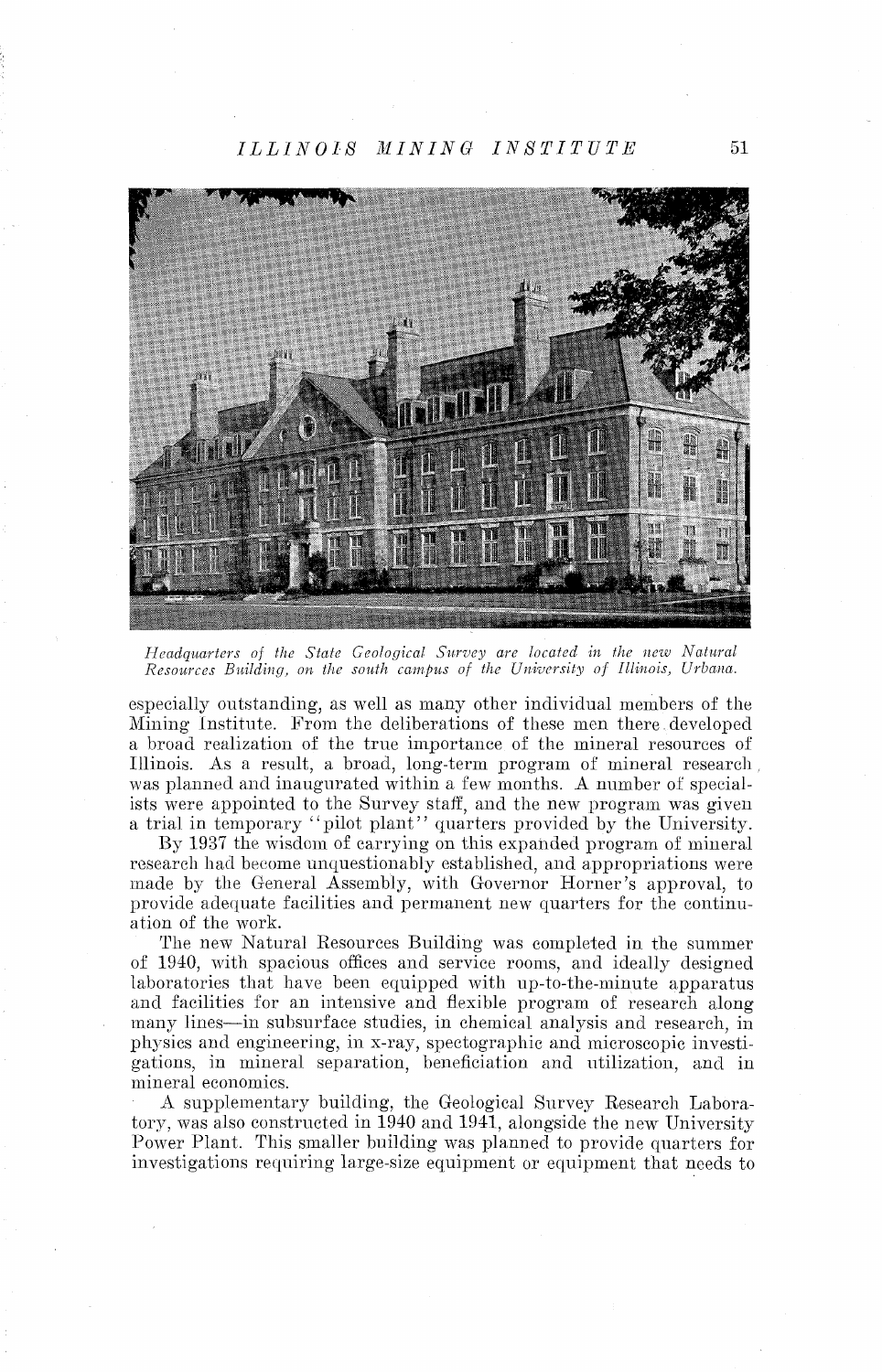

*Geological Survey investigations requiring the use of large-scale equipment, or equipment that produces dust or smoke, are carried on* in the new Research Laboratory, near the University Power and *Heating Plant.* 

be isolated for reasons of safety or cleanliness. In this building are carried on the Survey's investigations of coal briquetting, stoker coals, cleaning and preparation, coking and by-product possibilities.

The present program of coal research is planned so as to benefit both producers and consumers of Illinois coal. Problems of utilization, of marketing, of meeting rigid coal specifications, of combustion, storage, smoke elimination, preparation, processing, and even the mining of the coal itself, are all being studied assiduously. Special attention is called to the studies of banded ingredients of Illinois coal—studies that have already effected improvement in the quality and performance of stoker coals marketed by Illinois producers, and that promise to furnish the basis for still more important developments in the future.

From the first, the State Geological Survey has been intimately concerned and identified with the discovery and development of the mineral resources of Illinois. Naturally, coal has received a lion's share of scientific attention. Petroleum is undoubtedly second in importance, followed by a variety of valuable stone deposits, clays and shale, sand and gravel, silica sand, fluorspar, lead and zinc ores, tripoli, molding sand, and fuller's earth. All these natural substances are under continual investigation, and the possibilities for their further improvement and usefulness are being demonstrated through research.

Publication of the results of these studies, plus the policy of the Geological Survey to promote and encourage consultations and discussions with men in the industries, has resulted in making directly available to these men the benefits and suggestions that are born in the laboratory. Their reactions and suggestions, in turn, have proved valuable guides in planning and pursuing the researches themselves. The scientist and producer have thus come to recognize common interests and goals ancl are hence working in unisou for the sound development of our resources.